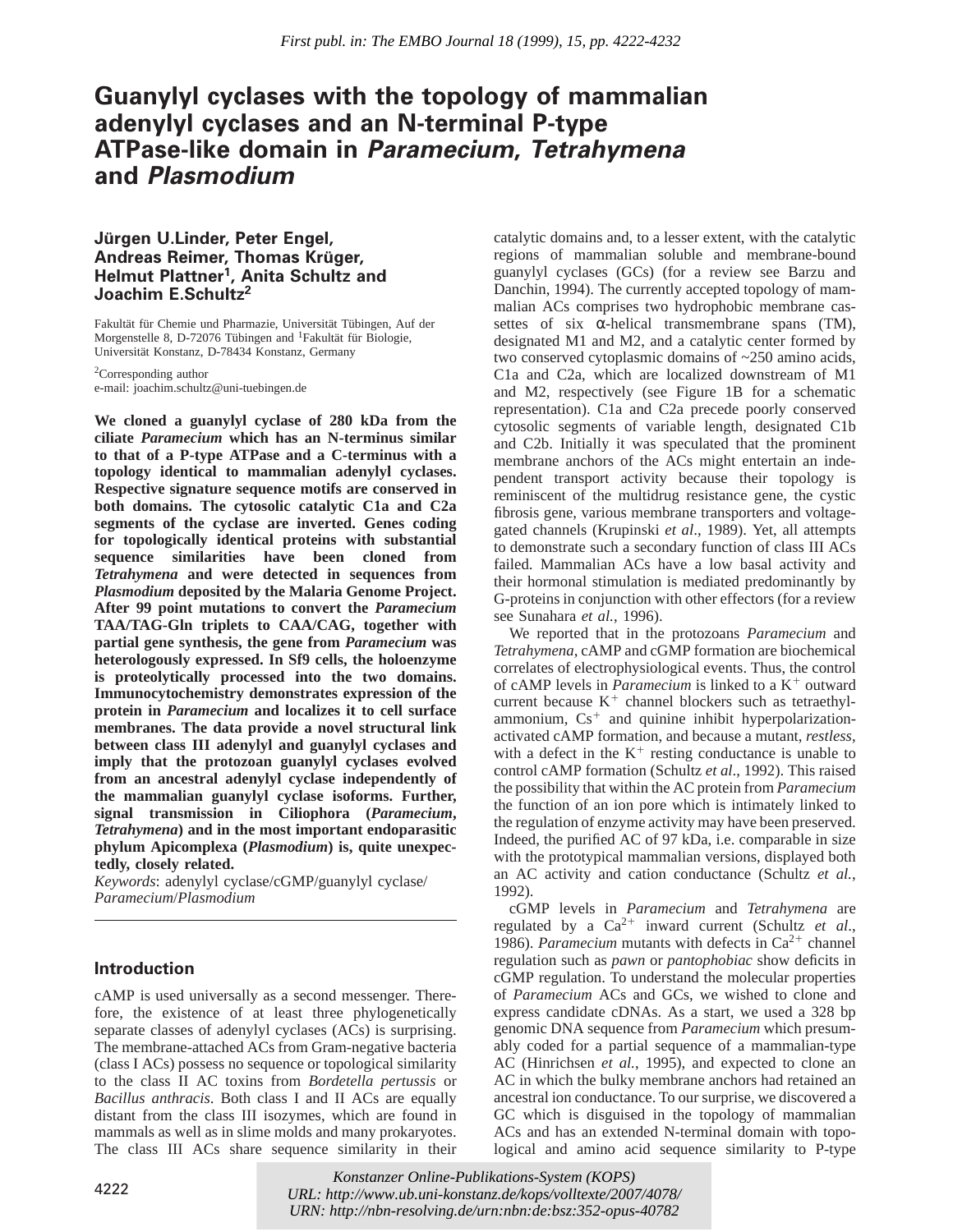ATPase ion pumps. After 99 point mutations for conversion from the ciliate to the universal DNA code and partial resynthesis of the cDNA, the gene was heterologously expressed. Similar genes were identified by cloning in *Tetrahymena* and in *Plasmodium* by searching the data released by the Malaria Genome Project. Our data provide a novel view on the evolution of mammalian ACs and GCs and suggest the existence of a new type of signal transduction in these protozoans which employs P-type ATPase-like structures as receptor.

# А

MGLLRRLSOIFKSEVPOTNNDHLHENOOYSKKIVLENGESVNVRGNENOF  $51$ NLVKTSRYTLTNCLYVLIIKFFKRFLNLYLFVINMIQLDYNYLISLLLTF THITTELYFDTOKRKRDEIVNSROATVFADLKKNVOSVASONLIKLGGR 101 151 KSLNONIVEHENLVNNNNYOKDICMRKVSIDTVTYRODKOSRIPLFTMKR 201 WDQLQVGDIIYLKNNEICPADVLILDMGQSVSMASNTVMSGNTNEVRKRA 251 CPLTTISKEHKIOLLDYRTILNGVIRYDOTDSDOYYKGMVKLKKDPKPLE INKENIFFREQLLLNDLYLFGVILSVGLDCRCYKSFKHVEKYGYFEKKAN 301 LYFLIAILSLILLSVIOYTIEYYGEHHNNLEFQLMNYSGLLPLYFYFLID 351 LLYFTOMLYNNYLFLKEKGNSKHPLKEINPLLDNAHIKLNHLQVNYSPIS 401 NLSLINHVLIDKTGTLTMPNFKIKWIFIFDSLYKLRYKAFAEKEFQNALK 451 QTKIRQELNQPIDERLEPESTPMIKCNNNEEVNFKIEDLDDDHPPYDELH 501 RTQPPRFRPESQLSSQFDQSAEGAQIQKQSLARGSSLIVNSLHESKRQLT 551 YORGSQKFHAPRIPSNLEIVSEVEFSGNEITLIRRIQDDEFKPHYFEAMF 601 ALVVCONTRSLYQKSDDSFFYEYSSELDKQQLYLCKHYGFKFICRSKQEN 651 QMRYVIQDGEEIHLIDVMSLHSFNSRKFSIIIKLQEELCTKLGLENEDSQ 701 YLQYLRDDSLDMIGCLSLEKDQVAKLDLMIKDLQVQGSRPVLFYRSLMTE 751 SOMOTFNKEANKLLDIQSNKIEFMHEYQFLMHEFEKNCDLVSVIGVQ EKV 801 NKNVTPTLNYIKOLGLPCWVVSGDNYEKVLPIAYRVOLLNONDTVVHIQA 851 KTODELFLOLKOLLOSLSGOLRSHSNKKELKHSDTLIHKKGSFTCSPRWI 901 SSGOKNLHIKPFOIVISGESLEOILRDAYLKKHFOFLFOFTSNFIGYRMT 951 POOKSILIKLLKDRKLNYKFILSIGDSFSDINLFNHSDFTFQMQSGRQIF 1001 PHDKNNFEDLOHGRVSIKOLDOESOFCOHKODHGFIEPLYNSDVYIKDFE 1051 1101 LIHKMIALDSRKAALYFERILIFALFRSFGIIYLLCVTQLIRDEIVVITK DYLKFHSNIFFLLSSSFIISEISEKVENFNHNEFMYFVFKNDQLELNHNK 1151 FGKYIARITPPPLIQALLINLYTQYADLSNQNGIVLTSSELGSGLFLLLL 1201 TVDASKLVORNYITOKOFVFNIGLTFGLYTLISLQFDSISIIYQWAASVQ 1251 **ILFSFVFIVAIHCIFNLVLYHINRPFFMPLAIQTSKEYDEILKIYNKISG** 1301 DLAKQIKLHRATIEKISYFARKLFNGDEDMDPIIKQMLSGAFADETENSI 1351 1401 NSITLRFKSQLLQNKFTEDTLQYVVRTYRIIVAITFLFYEVATYIIILLA 1451 **FDSFTLSYWTDYYYICMFGVLLLLMLFCWSRYYKLYFFEVNFIILFIRCS** 1501 SIIIWLFNQDQSVGGMNLNMLQLSLAVNIYHYQEQPLISQVFSAIYVAIY 1551 LIKKSNEDDVYILINQYVMSIASLFLLVLTFRRIIHIFLEVFLGRINMNK 1601 ENOIMSDILSILLPOFIRDRINKAGOYDIQEDQGMVAVLFCDIIDFDQLI 1651 KNEOSNVVDILDKLFRRFDLLCOOHEVOKIETVGKTYMAAAGLKIHVSQK SNPVNKVISLALDMKRYVMSNETFOIKIGIHYGNVIAGVIGHHKPOFSLI 1701 GDTINTASRICSTAESWDVAISEQAYRQTNKYELVYVQRDVVAKGKGKLI 1751 TYVVNTKRGGKQRKQTIMIQRPPKQPFRDPKDYQNLDQVHENQLSEIGIG 1801 SNREVOPLVNRNEDPOPVTLNKKQKSEIYSFVTKTQKQISIESPNKSLQQ 1851 QMLFQQSQAQLNQGGGSSKNYASQSIMGGIQSQGYDDRHQKHQDLIQLLE 1901 RKTRCELNVSDYQLNMEYHVEKDKIRALYSVDEDAQGQNLLLTLNPKKLY 1951 2001 LEFNEDATVTLEFYEFLSSLYRPFAVQYLLTIGSCVLISSMSCVSLNGQI 2051 YLANLITGVMVGLLHLLQCTLIHRYESFYNVIYFLILAYLLLGSYALDCF LITDHYEIQMAKGIIYCLSVLLNRVLRHQNKLVYLVLFLGVTIAAIIVND 2101 WPWSRFYYCAVISIFAFCIQLFMFLKNVNSYNVNKQLIEKSIKYQYLLMY 2151 2201 LLPKNVLEEFFRPNEEKRVLREQADEVTLLFADIAGFTEYSSKVQPEQVV NMLRNLFTEFDKNSLLHNVFKLYTIGDCYVVMGMVDYGKGIQRNPSQEAV 2251 NVVRMGFAMIDAIRRVRAHINHPTLDMRIGVHTGSIIGGVLGTELVRYDI 2301 YGPDVLIANKMESKGAKGFVOVSOETKDIIEREFPDLFRFEYKQSIEFES 2351 2401 IERKTSGYFVYO

### **Results**

### **Cloning of <sup>a</sup> Paramecium cyclase with <sup>a</sup> mammalian AC topology**

The sequence of a 328 bp PCR product from genomic DNA of *Paramecium* which displayed 29% amino acid identity to the catalytic C2a region of the rat type III AC was kindly provided by C.Russel and R.D.Hinrichsen (Hinrichsen *et al.*, 1995). Using specific primers, we amplified a 219 bp piece which was used as a probe to screen a *Paramecium* cDNA library prepared with  $poly(A)^+$  mRNA. We obtained two cDNA clones of 4.5 and 7.2 kb, both with a  $3'$  poly(A) tail. The open reading frame (ORF) was identical in both clones and ended at a TGA stop codon 47 bp upstream of the poly(A) tail. The 7.2 kb clone contained an ORF of 2408 amino acids; an ATG start codon was not identifiable. The 5' ends of *Paramecium* genes are hardly ever detected in cDNA libraries because their  $5'$ -untranslated regions (UTRs) usually are very short. A genomic DNA (gDNA) library prepared from *Eco*RI-digested DNA and a new probe located at the 5' end of the clone were used to obtain the ATG start. The genomic sequence unequivocally identified an ATG as start just 12 bp upstream of the  $5'$  end of the 7.2 kb cDNA clone because of an in-frame TGA stop only a further 24 bp upstream. The ORF coded for a protein of 2412 amino acids with a calculated molecular mass of 282.6 kDa (Figure 1). Hydrophobicity analysis indicated five hydrophobic regions with 22 putative TMs. Similarity searches demonstrated that the protein consisted of two large units: an N-terminal half of 1319 amino acids (155 kDa) with similarity to P-type ATPases and a C-terminal half of 982 amino acids (115 kDa) with a topology identical to that of the prototypical mammalian AC (Figure 1A). Both units were linked by a polypeptide of 111 amino acids. To exclude the possibility that we



**Fig. 1.** (**A**) Sequence of the *Paramecium* guanylyl cyclase. Transmembrane regions are shaded; the four consensus blocks in the P-type ATPase-like domain and the two catalytic domains of the guanylyl cyclase region are in bold. (**B**) Suggested topology of the guanylyl cyclase. The 22 putative transmembrane spans are depicted as barrels, and cytosolic portions of the protein are shown as a duck head-like shape for P-type ATPases (Toyoshima *et al.*, 1993; Zhang *et al.*, 1998) and as a doughnut shape for the C1a/C2a heterodimer of the cyclase (Tesmer *et al.*, 1997; Zhang *et al.*, 1997). As in several mammalian adenylyl cyclases, a distinct C2b region is absent in the cloned guanylyl cyclase. For the C-terminal cyclase, the short-hand nomenclature used for mammalian adenylyl cyclases is adopted. M1/2 designate two membrane cassettes of six transmembrane spans, C1a, C1b and C2a domains coalesce as a cytosolic catalytic center.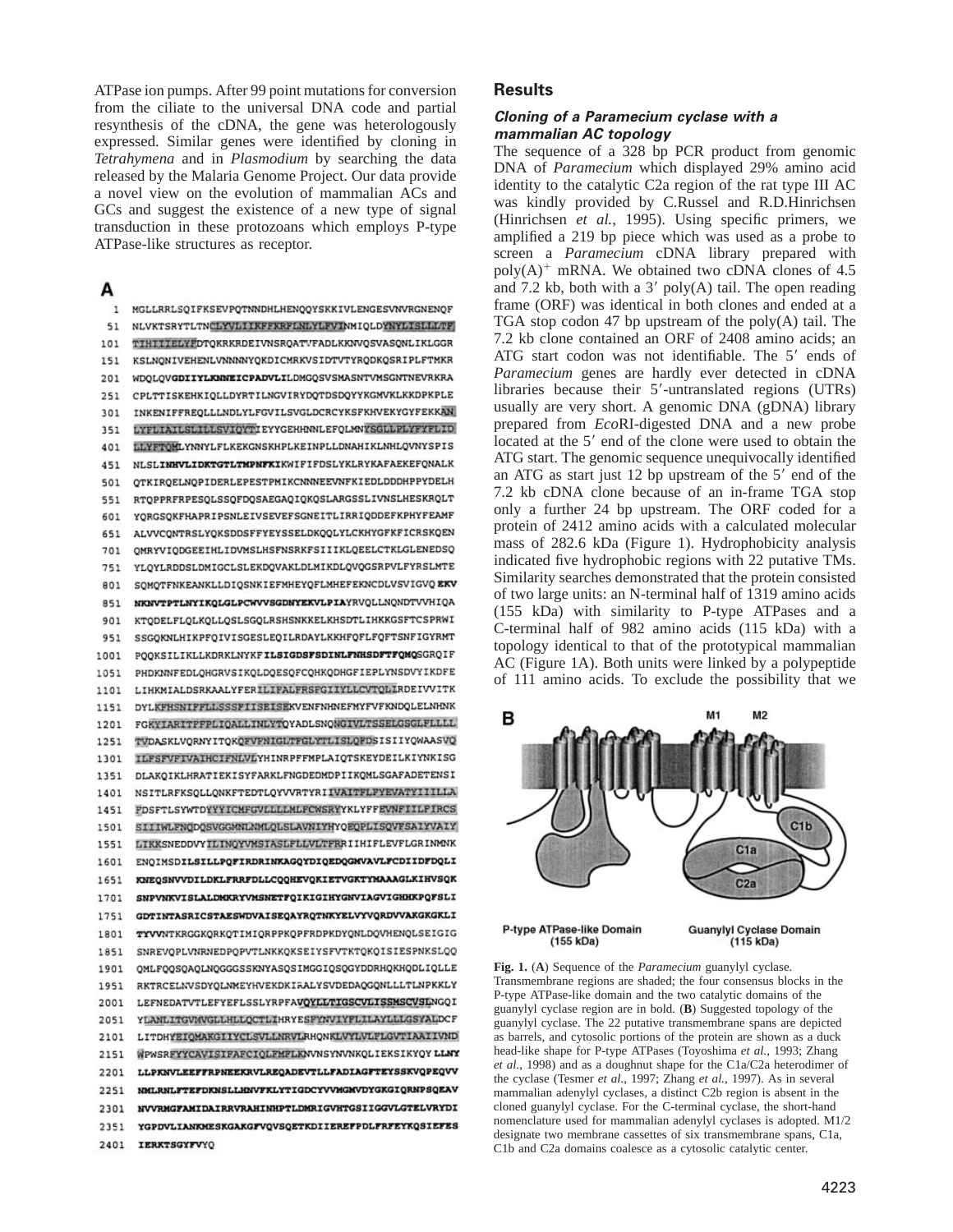| $sol$ GC $\alpha$ | 523  | E<br>KV          | TIGDAYCVAGGL          | 589  | <b>KMP</b>         |         | R Y C LFGNNVTLANKF      |
|-------------------|------|------------------|-----------------------|------|--------------------|---------|-------------------------|
| III Cla           | 362  | lK.<br><b>RT</b> | ILGDCYYCICGL          | 428  | <b>KRW</b><br>м    | Y       | D  VWSTDVTVANKM         |
| VII Cla           | 321  | RT.<br>K         | ILGDCYYCVSGL          | 387  | - 01<br>RKW        | Y       | D   VWSHDVSLANRM        |
| VIII Cla          | 454  | K<br>RI          | ILGDCYYCVSGL          | 520  | Ю<br><b>RKW</b>    | F       | D   VWSWDVDIANKL        |
| PARA C2a          | 2271 | Y<br>ΚL          | TIGDCYVVM-GM          | 2344 | R<br><b>ELV</b>    | Y       | D IYGPDVLIANKM          |
| PARA Cla          | 1679 | л<br>КT          | TVGK <b>TYMA</b> AAGL | 1743 | lol.<br><b>HKP</b> | F       | S LIGDTINTASRI          |
| III C2a           | 973  | к<br>КT          | TIGSTYMAASGV          | 1057 | IнI<br><b>RKP</b>  |         | Y <b>D</b> IWGNTVNVASRM |
| VII C2a           | 926  | м<br>КT          | TIGS <b>TYMA</b> AAGL | 1002 | <b>RKP</b><br>lo.  | ы<br>v  | IWGNTVNVASRM            |
| VIII C2a          | 1029 | ĸ<br>ΚT          | TIGS <b>TYMA</b> VŠGL | 1101 | <b>KKP</b><br>юI   | Y<br>D. | IWGKTVNLASRM            |
| $sol$ GC $\beta$  | 471  | IP.<br>ΚV        | TVGDKYMTVSGL          | 536  | <b>RMP</b><br>R    | Y<br>c  | <b>LFGNTVNLTSRT</b>     |

**Fig. 2.** Local alignment of the catalytic C1a- and C2a-positioned regions of the *Paramecium* GC (PARA) with corresponding mammalian sequences [rat soluble guanylyl cyclase α1- and β1-subunits: sol GCα/β (Nakane *et al.*, 1990); rat type III AC (Bakalyar and Reed, 1990); bovine type VII AC and rat type VIII AC (Cali *et al.*, 1994; Völkel *et al.*, 1996)]. The signature sequences GDCY and TYMA are in bold. Those residues that determine substrate specifity are printed inverted. The boxed amino acids are located in a non-catalytic pocket of the mammalian AC heterodimer and their positions correspond to those which determine the substrate specificity in the catalytic groove (Tesmer *et al*., 1997; Zhang *et al*., 1997). The switch of the catalytic domains in the *Paramecium* GC is apparent.

cloned a cDNA which was joined accidentally during library preparation, we cloned a 2.5 kb *Eco*RI fragment from gDNA which was intronless, and we fully covered the intradomain region. Thus we unequivocally established the presence of this gene at the gDNA level.

The *Paramecium* cyclase unit contained hydrophobic M1 and M2 regions with six TMs each which were followed by C1a- and C2a-positioned domains with sequence similarity to the catalytic loops of metazoan ACs (Figure 1B). The C1a-positioned domain was followed by a hydrophilic stretch of 221 amino acids reminiscent of the C1b region in mammalian ACs; a distinct C2b region was absent. All mammalian ACs have GDCY as a signature sequence in the C1a domain. In the cloned protozoan cyclase, the GDCY motif is present in the C2a-positioned domain (2276–2279), i.e. close to the C-terminus. Similarly, the motif TYMA is invariant in all C2a regions of mammalian ACs whereas in the ciliate cyclase it was located in the C1a-positioned domain (1686–1689), i.e. toward the  $5'$  end (Figure 2). Further, mammalian ACs contain a VKGKG motif in their C2a catalytic region. The first lysine presumably binds the γ-phosphate of ATP (Tesmer *et al.*, 1997) and is essential for catalysis. In the *Paramecium* gene, a similar motif, <sup>1793</sup>AKGKG<sup>1797</sup>, was found in the C1a position. Therefore, we conclude that the C1a-positioned and C2a-positioned regions of the *Paramecium* cyclase were inverted compared with the mammalian AC congeners resulting in a (mammalian nomenclature) M1C2aC1bM2C1a architecture. Recently, the amino acids in the heterodimeric catalytic pocket of metazoan ACs and GCs which are important for substrate specificity, K, D and Q in ACs, E, C and R in GCs, have been determined by X-ray crystallography and site-directed mutagenesis (Tesmer *et al.*, 1997; Zhang *et al.*, 1997; Sunahara *et al.*, 1998; Tucker *et al.*, 1998). In the *Paramecium* cyclase, these crucial amino acids are GC-like, with a substitution of C by S1748 (Figure 2). On the other hand, several amino acids which form a second, non-catalytic pocket in mammalian ACs were conserved in the protozoan cyclase, i.e. were like those in ACs (Figure 2). The results imply that the cloned gene represents a novel GC which is very closely related to metazoan ACs by topology and primary structure. Below, the name *Paramecium* GC is adopted for this gene/enzyme.

P-type ion transport ATPases were the only proteins

with significant similarity to the N-terminal half of the *Paramecium* GC. It had a predicted membrane topology identical to that of P-type ATPases, i.e. two cassettes of two putative TMs in the N-terminal portion (amino acids 63–110 and 349–407) and one set of six TMs near the C-terminus (amino acids 1121–1319; Figure 1A; Stokes *et al.*, 1994; Zhang *et al.*, 1998). In the cytosolic domains of the P-type ATPase family which has  $>150$  members, several sequence blocks are conserved (Henikoff and Henikoff, 1992). Four of these align to corresponding cytosolic regions of the *Paramecium* GC. DKTGT(L/I)T, which is located within the large cytoplasmic loop, is an invariant signature sequence in all P-type ATPases. For ion transport to occur, the aspartate must be phosphorylated (Allen and Green, 1976). In the *Paramecium* GC, DKTGTLT was conserved at the equivalent position (amino acids 461–467). A conserved GDGXND motif present in the hinge region of P-type ATPases was 1025GDSFSD1030 in the *Paramecium* gene, and the (TSND)GE (SNT) block in the transduction domain was retained with a significant E to N change at  $240S \text{GNT}^{243}$ virtually excluding ATPase function (Clarke *et al*., 1990a; Fagan and Saier, 1994). Finally, the ATP-binding domain in nearly all eukaryotic P-type ATPases involves an indispensable aspartate in a block of moderately conserved amino acids (Clarke *et al.*, 1990b). The corresponding amino acid in the *Paramecium* P-type ATPase-like domain was Glu848. These decisive deviations of the *Paramecium* sequence from the ATPase consensus imply that this GC domain has adopted another function.

### **Expression of Paramecium GC**

Transfection of *Paramecium* is not yet established. However, heterologous expression of *Paramecium* genes is impossible because it uses the universal stop codons TAA and TAG for glutamine (Preer *et al.*, 1991). Therefore, we painstakingly changed all 99 TAA and TAG codons to CAA/CAG by site-directed mutagenesis (Deng and Nickoloff, 1992). The 'corrected' ORF was inserted into the bicistronic expression vector pIRES1neo (Rees *et al.*, 1996). However, upon transfection, no HEK293 cells survived the G418 selection. Using a green fluorescent protein (GFP)-based reporter assay (Trouet *et al.*, 1997) with the cyclase domain, we realized that HEK293 cells did not transcribe a functional mRNA compared with cells transfected with a vector containing a bovine type VII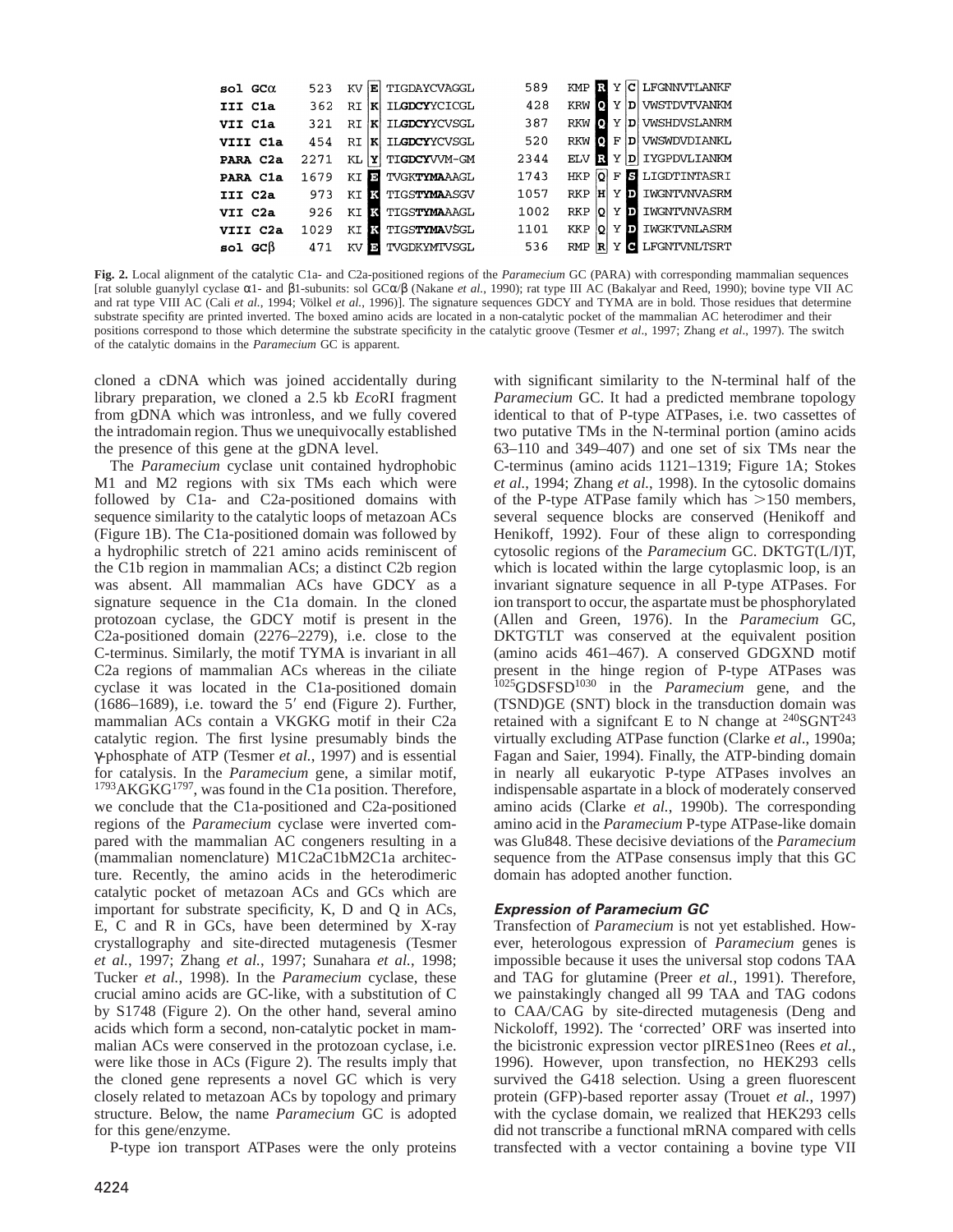

**Fig. 3.** Cyclase activities of the recombinant guanylyl cyclase domain and of the holoenzyme. (**A**) Guanylyl and adenylyl cyclase activities in cell membranes of HEK293 cells transfected with the GC domain were measured with 75  $\mu$ M MgGTP or MnATP, respectively. (**B**) Guanylyl and adenylyl cyclase activities in cell membranes from Sf9 cells infected with either the GC domain (black bars) or the GC holoenzyme (shaded bars) were measured with MgGTP or MnATP as indicated. In either expression system, cAMP formation with MgATP as a substrate was barely above background. Open bars are from vector-infected controls. Note the different scales of the ordinates indicating the much higher expression efficiency in Sf9 cells.

AC cDNA (data not shown). Assuming that the problem may be caused by the high AT content of the *Paramecium* GC gene (66%) and in order to localize the problem, we used the bovine AC as a scaffold to test for proper transcription of individual protozoan cDNA segments. We separately inserted six cDNA sequences of the cyclase domain (N-terminal amino acids, 1380–1420; M1, 1421– 1589; C1a-positioned, 1590–1806; C1b-positioned, 1807– 1996; M2, 1997–2178; and C2a-positioned, 2179–2412) at the corresponding positions of the bovine type VII AC cDNA using appropriately generated restriction sites. No expression of the GFP reporter gene was observed when M1 or M2 of the protozoan cyclase replaced the respective bovine membrane cassettes. Therefore, we resynthesized the ciliate cDNA coding for M1 and M2 using the standard mammalian codon usage. This introduced a 58% G/C content into ~34% of the *Paramecium* GC domain. The partially synthetic gene in pIRESneo was again transfected into HEK293 cells and yielded a G418-selectable cell population. Using an antibody directed against the C1bpositioned domain (K1811–2007), a set of bands at ~95 kDa was stained specifically in Western blots, indicating protein expression of the M1380–Q2412 GC domain (data not shown). Cell homogenates had membrane-bound GC activities of up to 150 pmol/mg/min (Figure 3A). The  $K<sub>m</sub>$  for MgGTP was 50  $\mu$ M. The GC activity was unaffected by 50  $\mu$ M Ca<sup>2+</sup>, 1 mM EGTA or by *Paramecium*  $Ca^{2+}/cal$ modulin. AC activity was not observed with MgATP as a substrate, yet it was detectable using  $Mn^{2+}$ as a metal cofactor (Figure 3A). Forskolin did not enhance enzyme activity. These results proved that the cyclase domain of the cloned gene constituted a GC in the disguise of what hitherto had been considered to be a prototypical mammalian AC topology. We were unable to express the holoenzyme cDNA in HEK293 cells. In the hope of obtaining higher expression levels of the GC domain and an expression of the full-length clone, we turned to Sf9 cells and the baculovirus system for expression.

Expression of the *Paramecium* GC domain in Sf9 cells was equally efficient whether the ciliate cDNA (stop



**Fig. 4.** Proteolytic processing of full-length *Paramecium* guanylyl cyclase expressed in Sf9 cells. Membranes were probed with the anti ATPase antibody (lane 1 and 2) or with the anti-GC antibody (lanes 3–5). Lanes 2 and 3 are from cells infected with the 7.2 kb cDNA coding for the holoenzyme. In lane 4, the expression of a 3 kb cDNA coding only for the GC domain was tested. Lanes 1 and 5 are membranes from control infections. The specificity of the antibodies was ascertained by pre-blocking with the respective antigens and cross-blocking experiments (blots not shown).

codons removed) or the partially synthetic cDNA clone (see above) was used for infection. GC catalytic activities were ~10-fold higher than in HEK293 cells (Figure 3B). The  $K<sub>m</sub>$  for MgGTP was 32  $\mu$ M. AC activity was negligible using MgATP as a substrate, yet was substantial with  $Mn^{2+}$  as a divalent cation (Figure 3B). In a competition assay with 75 µM GTP and 1 mM ATP in the presence of 5 mM  $Mg^{2+}$  as the physiologically relevant divalent cation, GC activity was diminished by only 25%, i.e. the *Paramecium* cyclase domain truly is a GC. The expression of the GC domain was monitored by Western blotting using an antibody directed against the C1b-positioned region (Figure 4, lane 4). The calculated mass of the GC domain was 115 kDa. The slightly lower apparent molecular weight is probably due to the hydrophobic transmembrane regions, as similar effects have been reported for proteins with large transmembrane domains (Hauser *et al.*, 1998; Mons *et al.*, 1998). Variable glycosyl-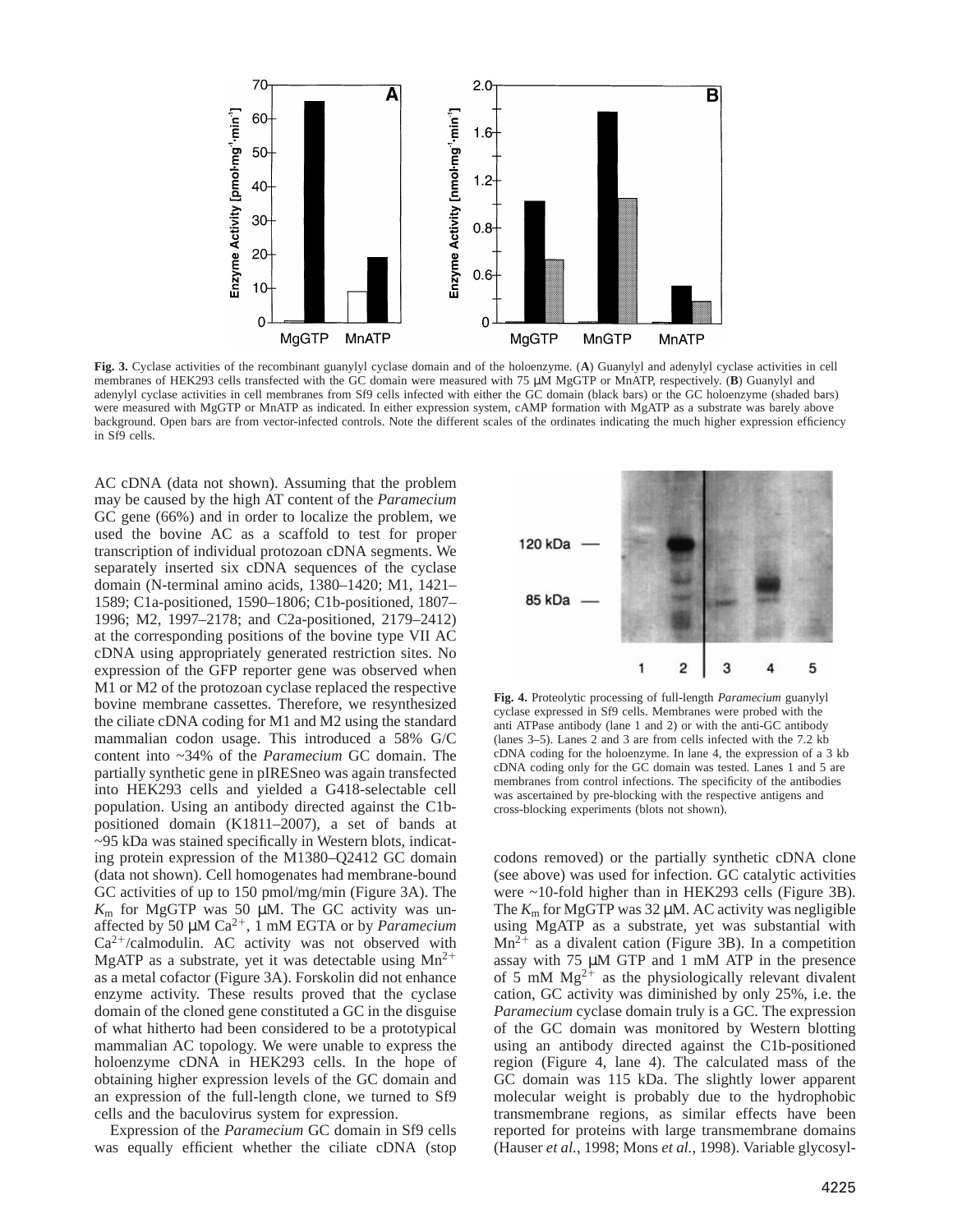**Table I.** Immunogold labeling of *Paramecium* cellular structures with anti-GC antibody or anti-ATPase antibody

| Structures analyzed | Au grains per 100 μm membrane length |             |  |  |  |
|---------------------|--------------------------------------|-------------|--|--|--|
|                     | Anti-GC                              | Anti-ATPase |  |  |  |
| CM/OASM             | 37.9                                 | 4.8         |  |  |  |
| <b>IASM</b>         | 34.5                                 | 12.0        |  |  |  |
| C <sub>i</sub> M    | 17.6                                 | 7.2         |  |  |  |
| TM                  | 0.0                                  | 0.0         |  |  |  |
| <b>OMM</b>          | 0.4                                  | 0.0         |  |  |  |

CM/OASM, cell membrane/outer alveolar sac membrane complex; IASM, inner alveolar sac membrane (facing cell center); CiM, ciliary membrane; TM, OMM, trichocyst or outer mitochondrial membranes.

ation may account for the appearance of closely spaced bands.

We were unable to express the full-length *Paramecium* GC gene in Sf9 cells as determined by Western blotting. Again we reasoned that this may have been due to the high A/T content of the gene, in particular to two stretches of seven and nine As in the ATPase-like region. Multiple As in an mRNA may constitute a signal for premature mRNA degradation, and slippage may occur during replication and transcription (Laken *et al.*, 1997). Therefore, we resynthesized four DNA segments of the ATPase-like domain comprising 46% of this gene portion (nucleotides 1–436, 1012–1387, 1973–2363 and 3303–3991). The G/C content of the synthetic DNA was 56%; the amino acid sequence remained unchanged. Nevertheless, for reasons not yet understood, we were unable to express only the ATPase-like domain in Sf9 cells as determined by Western blot analysis. However, upon infection with the partially synthetic gene coding for the holoenzyme, expression in Sf9 cells was achieved (Figure 4, lanes 2 and 3), although we never detected a product corresponding to the fulllength protein of 280 kDa. Using affinity-purified polyclonal antibodies directed either against a 20 kDa cytosolic portion of the P-type ATPase-like domain (L549–M718; anti-ATPase antibody), the 23 kDa C1b-positioned segment of the cyclase domain (K1811–A2007; anti-GC antibody) or a peptide antibody directed against the N-terminal hexadecapeptide R5–N20, we labeled specific bands of lower molecular mass in a Western blot. Because Sf9 membrane proteins up to 350 kDa were blotted successfully as visualized by Ponceau S staining, and because inclusion of a cocktail of protease inhibitors during cell lysis had no effect, the result most likely reflected protein processing in the Sf9 cells. The anti-GC antibody recognized proteins with an apparent molecular mass of mainly 85 kDa up to 100 kDa (Figure 4, lane 3). In the same membrane preparations, the anti-ATPase antibody and the N-terminal peptide antibody specifically detected a 120 kDa band (Figure 4, lane 2, and data not shown). Any unspecificity and cross-reactivity of the antibodies was excluded by respective pre-blocking experiments (data not shown). The proteolytic processing in Sf9 cells must have occurred in the area linking the ATPaselike and the GC domains because of the size of the two generated proteins and beause GC activity was obtained (Figure 3B). This conclusion was supported by the isolation of mRNA from infected Sf9 cells and the



**Fig. 5.** Immunolocalization of the guanylyl cyclase domain in formaldehyde-fixed *Paramecium* with a rabbit anti-GC antibody followed by incubation with gold-labeled (5 nm)  $F(ab)_2$  from goat anti-rabbit antibodies. Note the label on the complex formed by the cell membrane and the outer alveolar sac membrane (CM/OASM), on the inner alveolar sac membrane (IASM), on a cilium cross-section (Ci) and on a 'grazing' section along the membrane of an emerging longitudinally cut cilium (upper right).

unequivocal demonstration by RT–PCR that a correct and uninterrupted mRNA existed (data not shown). In Sf9 cells infected with the gene for the holoenzyme, GC activity was ~50% of that obtained with the GC domain expressed alone. All enzymatic properties of this proteolytically processed holoenzyme corresponded to those of the expressed GC domain. This finding indicated that the physical presence of the ATPase-like protein in the membrane did not affect GC activity *per se*.

### **Localization of Paramecium GC**

Using anti-GC or anti-ATPase antibodies, we detected the GC immunocytochemically in cross-sectioned *Paramecium* using gold conjugates of  $F(ab)$ , as a second antibody (Table I; Figure 5). Both primary antibodies labeled the same membranes, i.e. the GC was present in the ciliary membrane, in the complex formed by the cell membrane and the outer alveolar sac membrane (not resolvable) and in the inner alveolar sac membrane.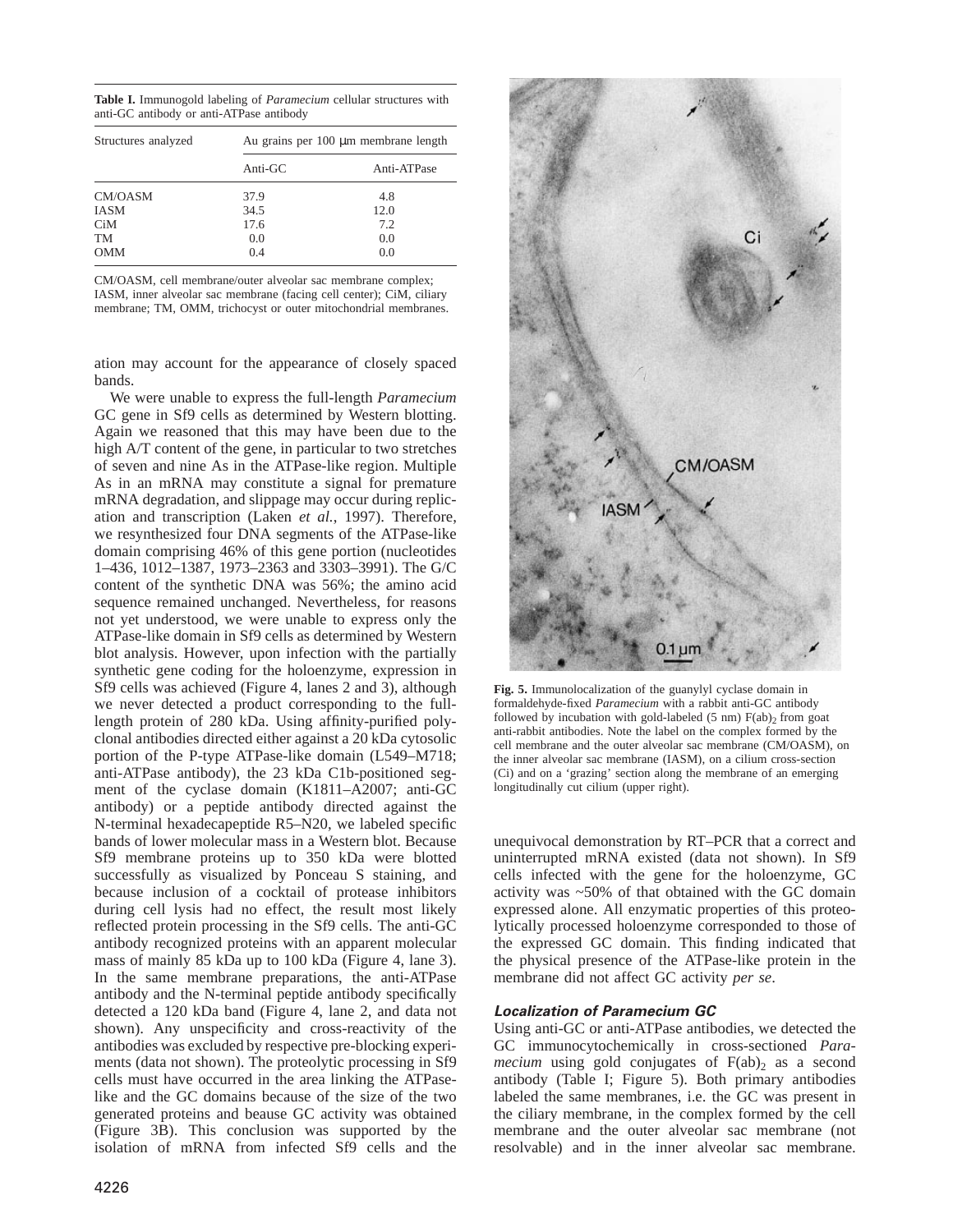

**Fig. 6.** Guanylyl cyclase and adenylyl cyclase activities of chimeras between the *Paramecium* GC domain and bovine type VII AC. Regions from the *Paramecium* GC are shaded, type VII AC domains are open boxes. Compatible restriction sites (*Mlu*I–*Asc*I and *Sal*I–*Xho*I) were introduced as shown and used for domain shuffling. The locations of the restriction sites in the *Paramecium* GC were: *Xho*I at 4765; *Avr*II at 5986; *Sal*I at 6532; and *AscI* at the 3' terminus; and in the bovine type VII AC: *SalI* at 1183; *MluI* at 2032; *AvrII* at 2350; and *XhoI* at 3022. GC activity was assayed with 75  $\mu$ M GTP and 5 mM Mg<sup>2+</sup>, AC activity with 75  $\mu$ M ATP and 2 mM Mn<sup>2+</sup>. Basal enzyme activities (infections with vector without insert) were subtracted.

Background without the first antibody was negligible (Table I). In semi-quantitative evaluations with both antibodies, we subtracted background labeling determined for probably irrelevant membranes such as outer mitochondrial and trichocyst membranes (Table I). The differences in the labeling intensity were probably caused by differential accessibilities or different affinities of the antigenic sites for the respective primary antibodies.

### **Chimeras between Paramecium GC and mammalian AC**

The GC domain is topologically identical to mammalian ACs. Therefore, we investigated whether a mammalian membrane anchor would be compatible with the GC catalytic domains derived from *Paramecium*. First, we replaced the mammalian C1a, C1b and C2a regions of a bovine type VII AC (Völkel *et al.*, 1996) by the C1apositioned, C1a,b-positioned and C2a-positioned regions of the *Paramecium* GC domain, i.e. using the mammalian AC as a scaffold for the *Paramecium* catalyst (Figure 6, constructs I and II). Secondly, we generated a construct with an inverse order of the C1a- and C2a-positioned regions from *Paramecium* because, as outlined above, these two regions seem to have been switched in the *Paramecium* GC domain (construct III). The constructs showed substantial and similar GC activity and a minor AC activity when assayed with MnATP (Figure 6). We conclude that the *Paramecium* GC catalytic center comprised of C1- and C2-positioned loops is expressed and active in the frame of a mammalian AC irrespective of the origin of the C1b region and, surprisingly, of the arrangement of the catalytic subdomains.

### **Tetrahymena guanylyl cyclase**

The heterologous expression of *Paramecium* GC holoenzyme in Sf9 cells did not reveal if and how the GC activity is regulated by the P-type ATPase-like domain. Therefore, we wished to clone a GC from the related ciliate *Tetrahymena* for sequence comparisons. A PCR with primers designed to recognize a protozoan C1apositioned region and cDNA as a template yielded six

different PCR products with a high degree of amino acid identity (Figure 7). One fragment was chosen arbitrarily as a probe to clone the corresponding full-length gene from a *Tetrahymena* gDNA library; 9.7 kb of genomic sequence was obtained by chromosome walking. The 3' end of the ORF was completed by vectorette PCR (Gonzalez and Chan, 1993) and the introns were identified unambigously by PCR using *Tetrahymena* cDNA as a template. The protein encoded by the 8.4 kb ORF had exactly the same topology as the *Paramecium* GC: an N-terminal P-type ATPase-like domain of 168 kDa, followed by a 146 kDa GC domain with mammalian AC membrane topology. As in the *Paramecium* GC, the C1aand C2a-positioned regions were inverted compared with mammalian ACs. The amino acids decisive for substrate specificity (E1808 and S1885 in C1a and R2734 in C2a) unequivocally identified the encoded protein as a GC. Interestingly, the P-type ATPase-like domain resembled the general ATPase consensus sequence much less than this region from the *Paramecium* GC. In the *Tetrahymena* sequence, the extremely conserved DKTGTLT phosphorylation site evolved to 484SKSGTLM490. This proves that the protozoan P-type ATPase-like domains lack the capacity for an active ion transport. Further, the consensus sequence GDGXND was <sup>1180</sup>GSNISD<sup>1185</sup> in *Tetrahymena* and the conserved (TSND)GE(SNT) box was changed to  $234QGSN^{237}$ . An attempt to compare the 22 putative transmembrane spans of the *Paramecium* GC with those of the *Tetrahymena* clone revealed a potentially significant conservation in TMs 4 and 5. In TM4, the  $YX_4LPX_3YX_3D$ motif, and in TM5, a (F,Y)RSF motif, were conserved between *Paramecium* and *Tetrahymena*. Because no similarity exists to the corresponding transmembrane spans in true P-type ATPases, the functional importance of this remains to be evaluated. We note that amino acids in TM6 which supposedly are crucial for cation binding in P-type ATPases were absent in the ciliate GCs (Zhang *et al*., 1998). Since *Tetrahymena* also uses the universal stop codons TAA and TAG for glutamine, no attempt was made to express the cloned *Tetrahymena* gene.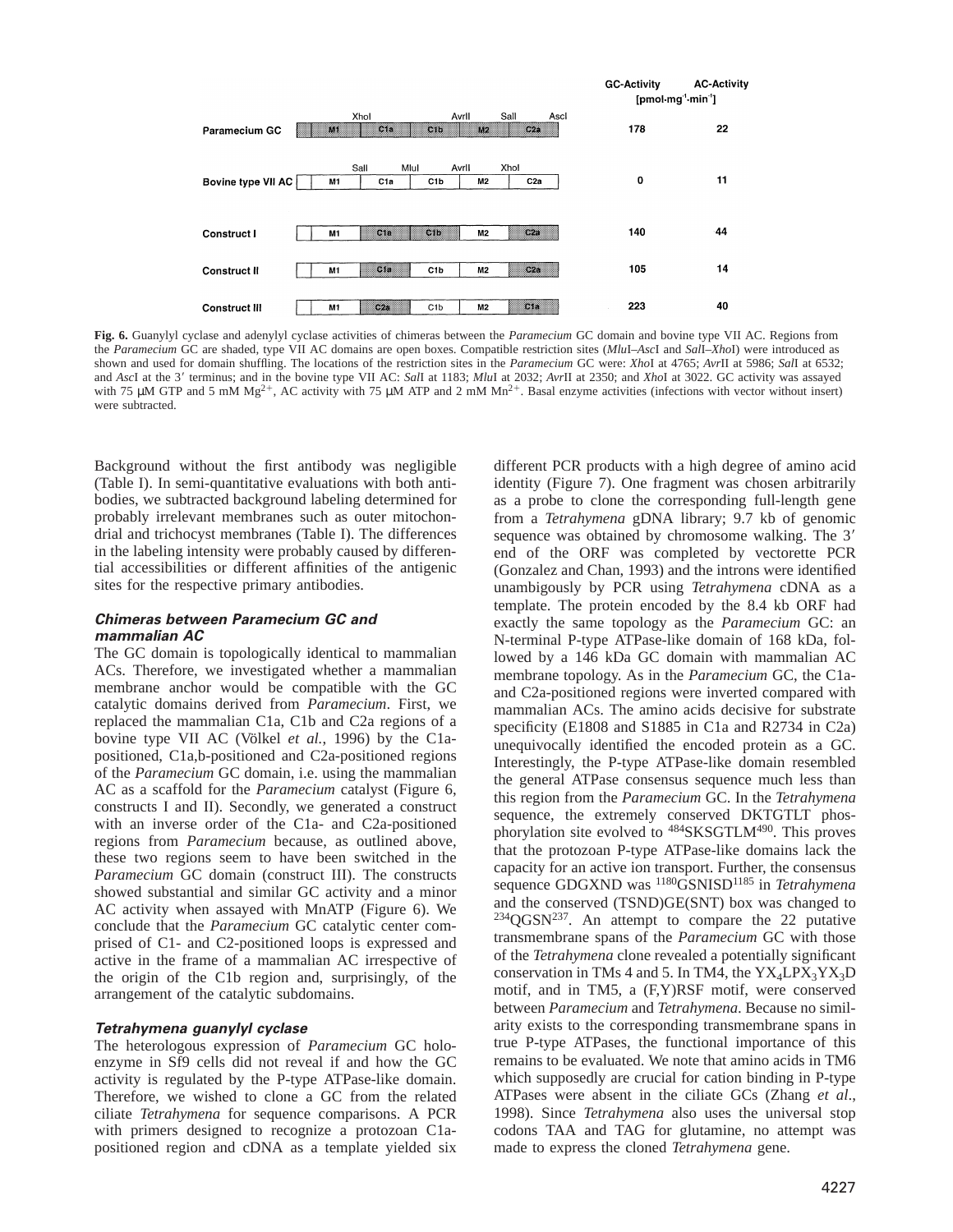

**Fig. 7.** Alignment of C1a-positioned regions of guanylyl cyclases from *Paramecium*, *Tetrahymena* and *Plasmodium*. The sequences of the *Paramecium* and *Tetrahymena* GCs are from the full-length clones (DDBJ/EMBL/GenBank accession Nos AJ238859 and AJ238858, respectively); other *Tetrahymena* (TetraGC) or *Paramecium* (ParaGC) sequences are PCR fragments of the C1a-positioned domains (DDBJ/EMBL/GenBank accession Nos: AJ242491 for ParaGC2; AJ242492 for ParaGC3; AJ242493 for ParaGC4; AJ239077 for TetraGC2; AJ239078 for TetraGC3; AJ239079 for TetraGC4; AJ239080 for TetraGC5; and AJ239081 for TetraGC6); the *Plasmodium* sequence is translated from chromosome 13. Identical amino acids are inverted, the consensus glutamate and serine (alanine in *Plasmodium*) residues which are involved in defining GTP as a substrate are indicated by arrows.

# **Guanylyl cyclase isoforms from Paramecium and Tetrahymena**

The variety of AC isoforms is almost a hallmark of the mammalian cAMP signaling system, and often a single cell expresses several isoforms concomitantly. So far, nine membrane-bound isozymes have been identified in mammals which share extensive sequence identities in their catalytic regions, yet are highly diverged elsewhere. The protozoan GCs have the topology of mammalian ACs. Therefore, we wanted to know whether multiple isoforms of this peculiar GC are expressed in *Paramecium* and *Tetrahymena*. Further, we wished to find out whether protozoan cyclase genes may exist which at the crucial substrate-specifying positions contain amino acids which would endow the protein with a preference for ATP as a substrate. Using several slightly degenerate oligonucleotide primer pairs covering the C1a-positioned region, and genomic and cDNA from *Paramecium* and *Tetrahymena*, respectively, as templates, we identified three further DNA fragments from *Paramecium* and another five from *Tetrahymena*. All fragments coded for 60–75 amino acids of the C1a-positioned domain and had a serine, not an aspartate, as one of the three crucial amino acids which specify GTP as a substrate, i.e. these genes coded for GCs (Figure 7). The extremely conserved regions around the GTP-specifying serine  $(-20 \text{ to } +2)$  were nearly identical in all protozoan variants and highly conserved with respect to the corresponding region in mammalian ACs. The anterior 40 amino acids were diverged (21–93% identity) and had approximately the same extent of diversity as that observed in the corresponding C2a domains of the nine mammalian AC isoforms (24–83% identity; Sunahara *et al.*, 1996). From an evolutionary point of view, it is noteworthy that the fully cloned *Paramecium* GC shared 95% amino acid identity with one of the *Tetrahymena* isoforms (Figure 7, TetraGC2). We conclude that in both ciliates, a family of GC isoforms exists comparable in size with that of mammalian ACs, and that some of the GC isoforms have been highly conserved in these protozoans, indicating a conservation of function.

### **Guanylyl cyclase isoforms in Plasmodium falciparum**

We searched databases to determine whether GCs with this architecture were present in other organisms, particularly in other protozoans. In DDBJ/EMBL/GenBank database, we found a 2.797 bp fragment designated as an AC from chromosome 11 of *Plasmodium falciparum* (deposited by D.J. Carucci and D.C.Warhurst; PFAC, accession No. U33118). The ORF codes for six TMs (M2) and a C2a-positioned domain. At nucleotide 1966, a substratespecifying arginine is encoded, which strongly indicates that this gene, contrary to the given definition, codes for a GC with mammalian AC topology. A C1a-positioned domain is absent in this clone. Further, searching the data which have been released, but not yet edited, from the Malaria Genome Project, we discovered an unequivocal GC sequence on chromosome 13 of *P.falciparum*. It was possible to assemble a complete putative ORF which exactly matched the *Paramecium* GC topology, i.e. it contained a P-type ATPase-like domain fused with a GC of mammalian AC topology with the C1a and C2a positions inverted. The alignment of the C1a-positioned region with the *Paramecium* and *Tetrahymena* GCs clearly identified GTP as the substrate (Figure 7).

# **Discussion**

We have cloned a GC from *Paramecium* which has an N-terminal P-type ATPase-like domain and a C-terminal cyclase domain. So far, mammalian GC catalysts are either homodimers fused to an extracellular receptor by a single TM, or soluble heterodimers linked to a nitric oxidebinding site (Schulz *et al.*, 1991; Yu *et al.*, 1996; Tang and Hurley, 1998; Koesling and Friebe, 1999). The ciliate GC domain differs. It has the unmistakable topology of a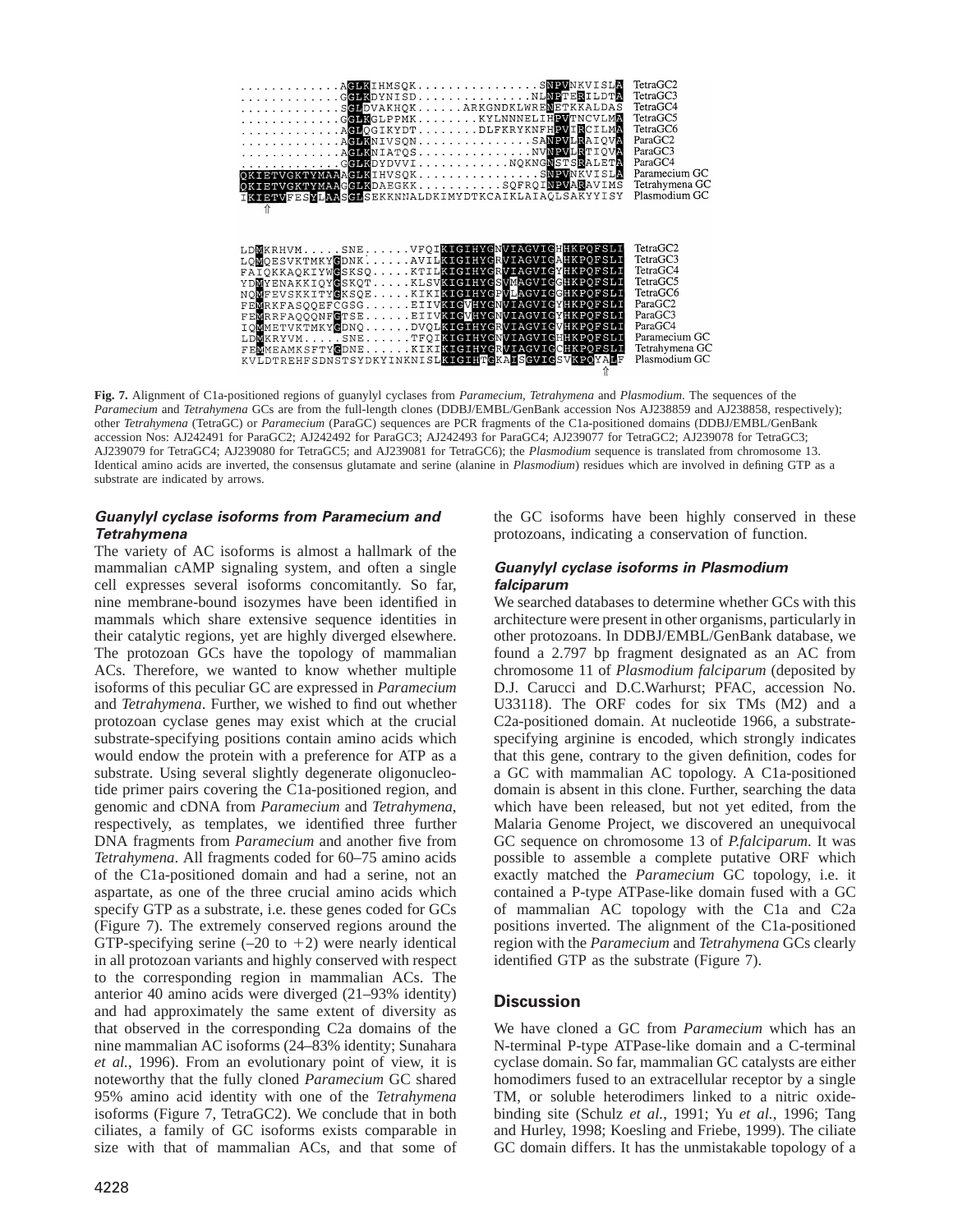mammalian AC complete with catalytic C1a and C2a regions and two prominent membrane anchors, M1 and M2, with six TMs each. Therefore, the ciliate GC is not related to metazoan GCs but is a close relative of metazoan ACs. A striking difference between the ciliate GCs and their mammalian AC congeners was the switch of the C1a and C2a positions. The preference for GTP could be rationalized by looking at three amino acids which determine the nucleotide specifity in the catalytic pocket. In metazoan ACs, glutamine, lysine and aspartate define ATP as a substrate, whereas in GCs the respective positions are taken by arginine, glutamate and cysteine and define GTP as a substrate (Sunahara *et al.*, 1998; Tucker *et al.*, 1998). In the protozoan GCs, we have arginine, glutamate and a serine instead of a cysteine residue. According to molecular modeling of mammalian GCs, the cysteine SH group interacts with the  $O<sup>6</sup>$  of the guanine ring via a hydrogen bridge (Tucker *et al.*, 1998). A serine at this position has a similar space requirement and potential for interaction.

Another remarkable feature of the ciliate GC domain was the successful expression of chimeras with the bovine type VII AC. The catalytic activity of the *Paramecium* GC did not depend on a specific order of the C1a- and C2a-positioned segments, and was completely unaffected by the origin of the C1b region or the M1 and M2 membrane anchors and suggests a considerable mobility of the membrane-anchored loops to form an active heterodimer. Such a cross-compatibility has not yet been reported for mammalian ACs.

In the two fully sequenced ciliate GCs, the C1b and M1/M2 regions displayed no sequence similarity. This was not surprising since the catalytic loops of ciliate GCs were quite insensitive to the origin of the membrane anchors or C1b segments, as demonstrated by the active chimeras. This does not exclude the existence of regulatory functions which depend on C1b or even on M1/M2, but so far those must have escaped detection. The existence of a couple of almost identical GCs in *Paramecium* and *Tetrahymena* leads to two conclusions. First, this isoform must have evolved before *Paramecium* and *Tetrahymena* segregated. Secondly, the existence of several GC isozymes is not an indication of redundancy, rather it defines functional peculiarities which were retained during ciliate evolution. This is not unlike the situation concerning the mammalian AC isoform variety.

The biochemical properties of the recombinant *Paramecium* GC differed from those reported earlier (Schultz and Klumpp, 1982). We were unable to demonstrate an effect of  $Ca^{2+}$ . The reasons for this discrepancy may be: (i) the expressed GC is a minor isoform in late-log *Paramecium* cells; (ii) the calcium dependence is conferred by a protein which has no homolog in HEK293 or Sf9 cells or by a post-translational modification which occurs in *Paramecium* cells only; or (iii) a  $Ca^{2+}$  dependence may only be demonstrable in the holoenzyme which we consistently failed to express in Sf9 cells due to the inevitable proteolytic processing. The latter may also be responsible for the failure to demonstrate a function for the 155 kDa N-terminal domain with its topology identical to the family of P-type ATPases. Sequence similarity was restricted to four conserved cytosolic regions. We have reasons to believe that these domains do not operate

as transporters because decisive amino acid deviations preclude an ATPase function. The most conclusive proof comes from an aspartate invariant in all P-type ATPases. Mutation of this Asp to Glu or Asn completely abrogates enzyme activity (Clarke *et al.*, 1990b). In the *Paramecium* and *Tetrahymena* GCs, the equivalent positions (848 and 1005, respectively) are taken by Glu, thus excluding ATPase activity provided the structure–function relationships which were established for conventional P-type ATPases can be extrapolated to the N-terminal domain of the ciliate GCs. In addition, two genes coding for canonical P-type ATPases have been cloned from *Paramecium* which possess all the structural hallmarks required for an ion transport activity (Elwess and van Houten, 1997; Hauser *et al.*, 1998).

With regard to a potential function of the ATPase-like domains in the GCs, we may get a hint by examining the pore and cation-binding helices TMs4, 5 and 6. TM4 and TM5 are significantly conserved in the ciliates, yet differ substantially from the corresponding helices of ion transporters, and the ciliate TM6 lacks amino acids which supposedly are involved in cation binding (Zhang *et al.*, 1998). We tentatively propose that the protozoan 'pore region' does not bind inorganic ions. Perhaps it associates with organic molecules as does another family of P-type ATPases, the putative aminophospholipid transporters. The protozoan P-type ATPase-like domains would then constitute a receptor-like entity reminiscent of the atrial natriuretic receptor–guanylyl cyclase couple in mammals. However, at present this must remain purely speculative.

Finally, the data allow us to discuss the evolutionary steps which most likely have occurred during the development of these cyclases. The fact that cyclases exist with C1a and C2a arranged in both ways strongly supports the hypothesis that initially membrane-anchored monomers formed a homodimeric AC. This structure is still in existence in several bacteria and may actually represent a common ancestor of mammalian and ciliate nucleoside triphosphate cyclases (Coudart-Cavalli *et al*., 1997; Tang and Hurley, 1997). Upon gene duplication, independent evolution led to the formation of a heterodimeric AC in eukaryotes before the monomers were fused in a single peptide chain. Evidently, the order of monomer linkage has occurred in either way. Only after this event did the ciliate GC evolve by a few point mutations in the purinebinding pocket from an ancestor AC module. All 10 GC isoforms detected in *Paramecium* and *Tetrahymena* by PCR are most likely to have evolved from a common ancestor because the sequences surrounding the substratedetermining serine are almost identical. On the other hand, the soluble heterodimeric GCs in mammals must have diverged from an ancestral cyclase homodimer even before the bulky membrane anchors were added and before heterodimers evolved, because the GCs have retained identical amino acids at positions which determine substrate specifity and at equivalent positions of a noncatalytic pocket (see Figure 2; Tesmer *et al*., 1997). In summary then, the ciliate GCs evolved from a membraneanchored, heterodimeric AC with inverted catalytic centers, whereas mammalian GCs most probaby descended from a primordial cytosolic cyclase homodimer. The aquisition by the protozoan GCs of an ATPase-like domain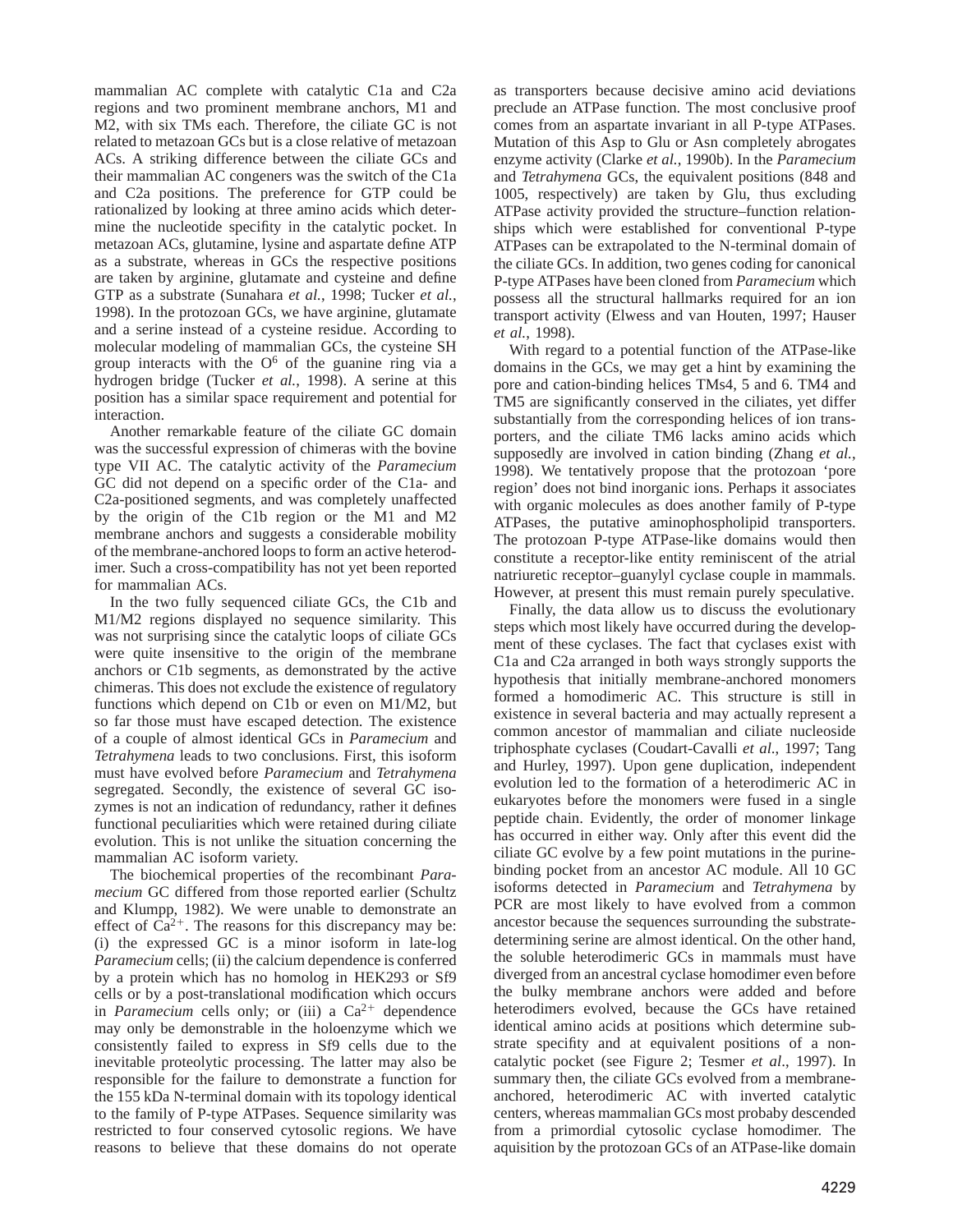may have occurred before or after the change in substrate specificity.

Recently, the ciliates *Paramecium* and *Tetrahymena* were systematically reclassified as belonging to the parvkingdom 2, Alveolata, which is one out of seven protozoan parvkingdoms. The alveolates comprise the phyla Ciliophora, Dinozoa and Apicomplexa (Cavalier-Smith, 1993). The Apicomplexa contain many dreaded parasites such as *Plasmodium*, *Toxoplasma*, *Theileria* and *Babesia*. Currently, the *P.falciparum* genome with an A/T content of ~80% is being sequenced. The database search identified GCs with mammalian AC topology on chromosomes 11 and 13. Viewed together, our data strikingly complement the novel systematic classification of protozoans which is based on entirely different parameters, and support the notion of a common ancestor for *Paramecium*, *Tetrahymena* and the parasites of the phylum Apicomplexa, e.g. *Plasmodium*.

# **Materials and methods**

#### **Cloning of the guanylyl cyclase from Paramecium**

A gDNA library in the λ ZAPII(*Eco*RI/CIAP) vector was generated from 100 ng of *Eco*RI-digested total DNA of *Paramecium tetraurelia 51s*. A cDNA library was established with 8.8  $\mu$ g of poly(A)<sup>+</sup> RNA isolated from stationary phase *Paramecium* using the Messenger RNA Isolation Kit, the ZAP cDNA synthesis Kit and the ZAP Express *Eco*RI– *Xho*I Vector Cloning Kit (Stratagene). Using 500 ng of gDNA as a template, a 219 bp fragment suspected to code for a *Paramecium* AC (Hinrichsen *et al.*, 1995) was amplified by PCR using specific primers  $(2.5 \text{ mM } Mg^{2+}$ , 40 cycles, annealing temperature 47°C; a ramp of 6°C/min from 47 to 72°C was used in the initial five rounds). The product was labeled with  $[\alpha^{-32}P]$ dCTP (Rediprime DNA Labeling Kit, Amersham) and used as a probe for filter screening. Nine plates with 50 000 p.f.u./plate of the cDNA library were extracted individually with SM buffer (50 mM Tris–HCl pH 7.5, 15 mM MgSO4, 100 mM NaCl). The 219 bp fragment was identified in two fractions by PCR. Further subfractionation and filter screening of the first fraction yielded a 4.5 kb cDNA and of the second positive fraction a 7.2 kb cDNA clone. To obtain the ATP start codon, we screened the gDNA library with a 290 bp probe located at the 5' end of the 7.2 kb cDNA clone and a 2.4 kb gDNA clone was isolated (DDBJ/EMBL/GenBank accession No. AJ238860).

#### **GC isoforms in Paramecium and Tetrahymena**

The sense primer coding for KTYMAA and the antisense primers for G(D,N)T(V,I)NVA or GPTVN(V/M)A were used with gDNA as a template. Three additional GC isoforms were identified. Similar experiments were carried out using gDNA and cDNA from *Tetrahymena* as templates; sense primers coded for KTYMAA or KTYMAC and antisense primers for GDTINTA or G(D,N)T(V,I)NVA. Six further *Tetrahymena* GC isoforms were detected.

#### **Cloning of <sup>a</sup> guanylyl cyclase from Tetrahymena**

gDNA libraries from *Tetrahymena pyriformis* were created in λ ZAPII (Stratagene) using *Eco*RI- or *Mfe*I-restricted total DNA. The *Eco*RI gDNA library was screened with a 249 bp fragment as a probe obtained by PCR (see above). A 5 kb fragment coding for a *Tetrahymena* GC isoform was cloned. The remainder of the gDNA sequence of 9.7 kb was obtained by chromosome walking using the *Mfe*I-restricted gDNA library (DDBJ/EMBL/GenBank accession No. AJ242506). To reveal the exon–intron structure of the gene, overlapping cDNA fragments were produced by PCR using specific primers, and cDNA as a template. Thereby the full ORF of a *Tetrahymena* GC was reconstructed.

#### **Computational analysis**

BLASTP (Altschul *et al.*, 1997) searches were carried out online at the NCBI. Alignments were done by the CLUSTAL method (Higgins and Sharp, 1988) and refined by manual editing. Transmembrane spans were identified by the method of Goldman (Engelmann *et al.*, 1986) and by using Kyte–Doolittle plots.

### **Expression of Paramecium GC in HEK293 cells**

Site-directed mutagenesis to convert 99 protozoan TAA/TAG-Gln codons to the universal CAA/CAG-Gln triplets was according to Deng and Nickoloff (1982). The 7.2 kb cDNA clone was cut into fragments of 0.2–1.2 kb, ligated into pBluescriptII SK(–) and mutated separately. A 0.6 kb fragment at the  $5'$  end was amplified by PCR using specific primers which introduced a 5' *EheI* restriction site, a Kozak sequence and the bases for the four N-terminal amino acids not found in the 7.2 kb cDNA clone. Similarly, a  $0.2$  kb fragment of the  $3'$  end was amplified to eliminate the 3'-UTR region and generate a 3' ApaI restriction site. The ORF was reconstituted in pBluescriptII SK(–). A list of the primers used in this study is available from J.E.S. on request.

Five DNA stretches (nucleotides 1–436, 1012–1387, 1973–2363, 3303–3991, 4261–4764 and 6001–6537) were redesigned for chemical synthesis by reverse translation of the corresponding amino acid sequence using the most common mammalian codon usage as defined by the Lasergene software package. The sequences were edited manually to remove potential strong secondary structures and RNA splice sites. Restriction sites were designed as needed for ligating the synthetic fragments to neighboring sequences. Synthesis was carried out by annealing, elongation and amplification with 0.1 µM template oligonucleotides and 0.5 µM amplification primers (Chio *et al.*, 1994). Twenty-one PCR cycles were run with an annealing temperature of 56°C. Synthetic stretches of the P-type ATPase-like domain were generated with 0.5 µM template primers without amplification primers. Eleven PCR cycles were run with an annealing temperature of 54°C. The synthetic DNA fragments were joined to the TAA/TAG-corrected parts of the ORF. The DDBJ/EMBL/GenBank accession No. of the synthetic gene is AJ239047.

The GC domain (nucleotides 4141–7239) was cloned into pBluescriptII SK(-) via the 5' *Bam*HI site at position 4141 and the 3' *ApaI* site. Using the oligonucleotide GCTAGCCGCCACCATGGATCC, we concomitantly created a start ATG preceded by a Kozak sequence and a 5' NheI site. The ORF was excised from pBluescriptII SK(–) by *Nhe*I and *Apa*I and blunt ligated into the *Eco*RV site of pIRES1neo (Clontech).

HEK293 cells were grown at 37°C in minimum essential medium (Gibco-BRL #31095-029) containing 10% fetal calf serum (FCS) and 20 µg/ml gentamycin. For transfection, the calcium phosphate method was used with 10 µg of plasmid DNA/100 mm dish (Kingston et al., 1992). Cells were selected with 1 mg/ml G418 starting 3 days after transfection. After 2 weeks, cells were rinsed once with phosphatebuffered saline (PBS; 137 mM NaCl, 2.7 mM KCl, 10 mM  $Na<sub>2</sub>HPO<sub>4</sub>$ , 1.8 mM KH2PO4, pH 7.4), suspended in 5 ml of PBS and collected. Cells were lysed by freeze–thaw in 20% (v/v) glycerol, 1% (v/v) thioglycerol, 20 mM KCl, 20 mM Tris–HCl, pH 7.5. The homogenate was used for cyclase assays.

#### **Sf9 cell culture and recombinant baculoviruses**

Sf9 cells were grown at 27°C in TC-100 medium with 10% FCS, 200 U/l penicillin and 200 µg/l streptomycin as a monolayer or in suspension (90 r.p.m., 0.1% pluronic F68). The ORF of the *Paramecium* GC holoenzyme, consisting of the partially resynthesized ATPase-like domain and the TAA/TAG-corrected cyclase domain, and the GC domain alone were inserted into pFastBac1, respectively. The BAC-TO-BAC baculovirus expression system from Gibco-BRL was used to produce recombinant virus.

Membranes were prepared from Sf9 cells 48 h after infection (m.o.i. 0.1). Cells were lysed in 3 mM EDTA, 3 mM EGTA, 12 mM HEPES pH 8.0 containing a protease inhibitor cocktail (1 tablet/10 ml Complete Mini from Roche Diagnostics) by two freeze–thaw cycles and repeated passages through a 0.45 mm needle. After removal of nuclei, membranes were pelleted, washed and resuspended in 1 mM EDTA, 16 mM HEPES pH 8.0, 5.7% sucrose and protease inhibitors.

#### **Enzyme assays**

AC activity was determined for 10 min at 37 $^{\circ}$ C with 75 µM [ $\alpha$ -<sup>32</sup>P]ATP (Salomon *et al.*, 1974). The reactions contained 22% glycerol, 50 mM Tris–HCl, pH 7.5, 3 mM creatine phosphate, 0.23 mg of creatine kinase and 2 mM [2,8- $^3$ H]cAMP (1.7×10<sup>6</sup> Bq/mmol). GC assay conditions were identical, except that cAMP and ATP were replaced by  $[8-3H]cGMP$ and  $[\alpha^{-32}P]GTP$  (Klumpp and Schultz, 1982).

#### **Antibodies and Western blot analysis**

Rabbit antibodies were generated against a synthetic N-terminal peptide (R5–N20), a cytosolic region of the ATPase-like region (L549–M718) and the C1b-positioned region (K1811–A2007) of the GC domain. Corresponding cDNAs were cloned in pQE8 (Qiagen) and expressed in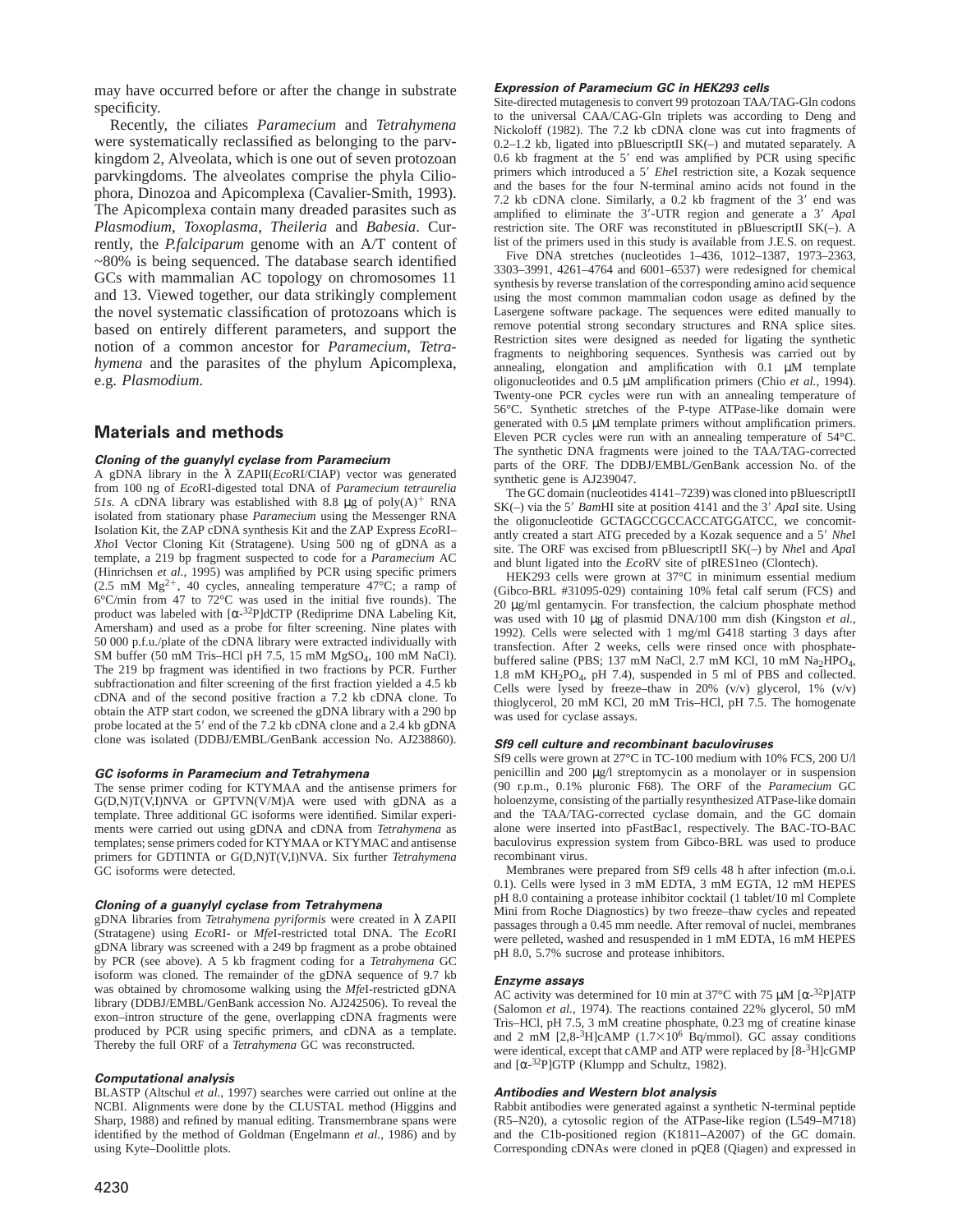*Escherichia coli* M15[pRep4]. Peptides were affinity purified on Ni-NTA and by SDS–PAGE and used for immunization. Antibodies were affinity purified with antigen linked to NHS–agarose (Bio-Rad). A 10–20 µg aliquot of cell membrane protein was incubated in sample buffer for 2 h at 37°C prior to SDS–PAGE. Proteins were blotted onto nitrocellulose, transiently stained with Ponceau-S, incubated with the respective antibodies and detected by chemiluminescence.

#### **Construction of functional Paramecium GC/type VII AC chimeras**

In the remodeled ORF of the *Paramecium* GC domain, restriction sites were created by site-directed mutagenesis: *Spe*I at position 4258 with an L1421S change, *Xho*I at position 4765, *Avr*II at position 5986 with a K1997R change, *Sal*I at position 6532 with an N2179D change and a 39-terminal *Asc*I site by extension of the ORF with the sequence GAGGCGCGCCAA. For constructs II and III (Figure 6), an *Mlu*I site was generated at position 5446 with an I817R change. Compatible sites were introduced into bovine type VII AC: *Spe*I at position 664, *Sal*I at 1183 with a Q220V change, *Mlu*I at 2032, *Avr*II at 2350 and *Xho*I at 3022 with I833L/D834E changes. Chimeras were generated by assembling the appropriate restriction fragments. Chimeric ORFs were cloned into the *Eco*RV site of pIRES1neo and expressed in HEK293 cells.

#### **Immunocytochemical localization of guanylyl cylase in Paramecium**

Cells were fixed in 4–8% formaldehyde, 0.1% glutaraldehyde and 1 mM CaCl<sub>2</sub>. After ethanol dehydration and cooling, cells were embedded in hydrophilic methacrylates (Unicryl, British BioCell, or LR Gold, London Resin Co., London, UK) and UV polymerized at –20 or –35°C, respectively. Identical results were obtained with both methods and data were pooled. Ultrathin sections were incubated with affinity-purified anti-GC or anti-ATPase antibodies followed by incubation with gold conjugates of  $F(ab)_2$  (5 nm,  $Au_5$ ) from goat anti-rabbit antibodies (Aurion, Wageningen, The Netherlands). For further details, see Grothe *et al*. (1998). On electron micrographs of uranyl acetate-stained sections, gold grains per unit membrane length were determined by the hit point method (Plattner and Zingsheim, 1983).

# **Acknowledgements**

This work was supported by the Deutsche Forschungsgemeinschaft and by the Fonds der Chemischen Industrie. Sequence data for *P.falciparum* chromosome 13 were obtained from The Sanger Centre website at http:// www.sanger.ac.uk/Projects/P\_falciparum/. Sequencing of *P.falciparum* chromosome 13 was accomplished as part of the Malaria Genome Project with support by The Wellcome Trust.

# **References**

- Allen,G. and Green,N.M. (1976) A 31-residue peptide from the active site of the  $[Ca^{2+}]$ -transporting adenosine triphosphatase of rabbit sarcoplasmic reticulum. *FEBS Lett*., **63**, 188–191.
- Altschul,S.F., Madden,T.L., Schaffer,A.A., Zhang,J., Zhang,Z., Miller,W. and Lipman,D.J. (1997) Gapped BLAST and PSI-BLAST: a new generation of protein database search programs. *Nucleic Acids Res.*, **25**, 3389–3402.
- Bakalyar,H.A. and Reed,R.R. (1990) Identification of a specialized adenylyl cyclase that may mediate odorant detection. *Science*, **250**, 1403–1406.
- Barzu,O. and Danchin,A. (1994) Adenylyl cyclases: a heterogenous class of ATP-utilizing enzymes. *Progr. Nucleic Acid Res. Mol. Biol.*, **49**, 241–283.
- Cali,J.J., Zwaagstra,J.C., Mons,N., Cooper,D.M.F. and Krupinski,J. (1994) Type VIII adenylyl cyclase. A  $Ca^{2+}/c$ almodulin-stimulated enzyme expressed in discrete regions of rat brain. *J. Biol. Chem.*, **269**, 12190–12195.
- Cavalier-Smith,T. (1993) Kingdom protozoa and its 18 phyla. *Microbiol. Rev.*, **57**, 953–994.
- Chio,C.L., Drong,R.F., Riley,D.T., Gill,G.S., Slightom,J.L. and Huff,R.M. (1994) D4 dopamine receptor-mediated signaling events determined in transfected Chinese hamster ovary cells. *J. Biol. Chem.*, **269**, 11813–11819.
- Clarke,D.M., Loo,T.W. and MacLennan,D.H. (1990a) Functional consequences of mutations of conserved amino acids in the betastrand domain of the  $Ca^{2+}$ -ATPase of sarcoplasmic reticulum. *J. Biol. Chem.*, **265**, 14088–14092.
- Clarke,D.M., Loo,T.W. and MacLennan,D.H. (1990b) Functional consequences of alterations to amino acids located in the nucleotide binding domain of the  $Ca2(+)$ -ATPase of sarcoplasmic reticulum. *J. Biol. Chem.*, **265**, 22223–22227.
- Coudart-Cavalli,M.P., Sismeiro.O. and Danchin,A. (1997) Bifunctional structure of two adenylyl cyclases from the myxobacterium *Stigmatella aurantiaca*. *Biochimie*, **79**, 757–767.
- Deng,W.P. and Nickoloff,J.A. (1992) Site-directed mutagenesis of virtually any plasmid by eliminating a unique site. *Anal. Biochem.*, **200**, 81–88.
- Elwess,N.L. and van Houten,J.L. (1997) Cloning and molecular analysis of the plasma membrane Ca(21)-ATPase gene in *Paramecium tetraurelia*. *J. Eukaryot. Microbiol.*, **44**, 250–257.
- Engelmann,D.M., Steitz,T.A. and Goldman,A. (1986) Identifying nonpolar transbilayer helices in amino acid sequences of membrane proteins. *Annu. Rev. Biophys. Biophys. Chem.*, **15**, 321–353.
- Fagan,M.J. and Saier,M.J.,Jr (1994) P-type ATPases of eukaryotes and bacteria: sequence analyses and construction of phylogenetic trees. *J. Mol. Evol.*, **38**, 57–99.
- Gonzalez,D.H. and Chan,R.L. (1993) Screening cDNA-libraries by PCR using λ-sequencing primers and degenerate oligonucleotides. *Trends Genet.*, **9**, 231–232.
- Grothe,K., Hanke,C., Momayezi,M., Kissmehl,R., Plattner,H. and Schultz,J.E. (1998) Functional characterization and localization of protein phosphatase type 2C from *Paramecium*. *J. Biol. Chem.*, **273**, 19167–19172.
- Hauser,K., Pavlovic,N., Kissmehl,R. and Plattner,H. (1998) Molecular characterization of a sarco(endo)plasmic reticulum  $Ca^{2+}$ -ATPase gene from *Paramecium tetraurelia* and localization of its gene product to sub-plasmalemmal calcium stores. *Biochem. J.*, **334**, 31–38.
- Henikoff,S. and Henikoff,J.G. (1992) Amino acid substitution matrices from protein blocks. *Proc. Natl Acad. Sci. USA*, **89**, 10915–10919.
- Higgins,D.J. and Sharp,P.M. (1988) CLUSTAL: a package for performing multiple sequence alignments on a microcomputer. *Gene*, **73**, 237–244.
- Hinrichsen,R.D., Fraga,D. and Russell,C. (1995) The regulation of calcium in *Paramecium*. *Adv. Second Messenger Phosphoprotein Res*., **30**, 311–338.
- Kingston,R.E., Chen,C.A. and Okayama,H. (1992) Calcium phosphate transfection. In Ausubel,F.M., Brant,A., Kingston,R.E., Moore,P., Sudman,J.G., Smith,J.A. and Struhl,K. (eds), *Short Protocols in Molecular Biology*. John Wiley and Sons, New York, pp. 9.3–9.7.
- Klumpp, S. and Schultz, J.E. (1982) Characterization of a  $\widehat{Ca}^{2+}$ -dependent guanylate cyclase in the excitable ciliary membrane from *Paramecium*. *Eur. J. Biochem.*, **124**, 317–324.
- Koesling,D. and Friebe,A. (1999) Soluble guanylyl cyclase: structure and regulation. *Rev. Physiol. Biochem. Pharmacol.*, **135**, 41–65.
- Krupinski,J., Coussen,F., Bakalyar,H., Tang,W.-J., Feinstein,P.G., Orth,K., Slaughter,C., Reed,R. and Gilman,A.G. (1989) Adenylyl cyclase amino acid sequence: possible channel- or transporter-like structure. *Science*, **244**, 1558–1564.
- Laken,S.J. *et al*. (1997) Familial colorectal cancer in Ashkenazim due to a hypermutable tract in APC. *Nature Genet*., **17**, 79–83.
- Mons,N., Yoshimura,M., Ikeda,H., Hoffman,P.L. and Tabakoff,B. (1998) Immunological assessment of the distribution of type VII adenylyl cyclase in brain. *Brain Res*., **788**, 251–261.
- Nakane,M., Arai,K., Saheki,S., Kuno,T., Buechler,W. and Murad,F. (1990) Molecular cloning and expression of cDNAs coding for soluble guanylate cyclase from rat lung. *J. Biol. Chem*., **265**, 16841–16845.
- Plattner,H. and Zingsheim,H.P. (1983) Electron microscopic methods in cellular and molecular biology. *Subcell. Biochem*., **9**, 1–236
- Preer,J.R.,Jr, Preer,L.B., Rudman,B.M. and Barnett,A.J. (1991) Deviation from the universal code shown by the gene for surface protein 51A in *Paramecium*. *Nature*, **314**, 188–190.
- Rees,S., Coote,J., Stables,J., Goodson,S., Harris,S. and Lee,M.-G. (1996) Bicistronic vector for the creation of stable mammalian cell lines that predisposes all antibiotic-resistant cells to express recombinant protein. *Biotechniques*, **20**, 102–110.
- Salomon,Y., Londos,C. and Rodbell,M. (1974) A highly sensitive adenylate cyclase assay. *Anal. Biochem.*, **58**, 541–548.
- Schultz, J.E. and Klumpp, S. (1982) Characterization of a  $Ca^{2+}$ -dependent guanylate cyclase in the excitable ciliary membrane from *Paramecium*. *Eur. J. Biochem.*, **124**, 317–324.
- Schultz, J.E., Pohl, T. and Klumpp, S. (1986) Voltage-gated  $Ca^{2+}$  entry into *Paramecium* linked to intraciliary increase in cyclic GMP. *Nature*, **322**, 271–273.